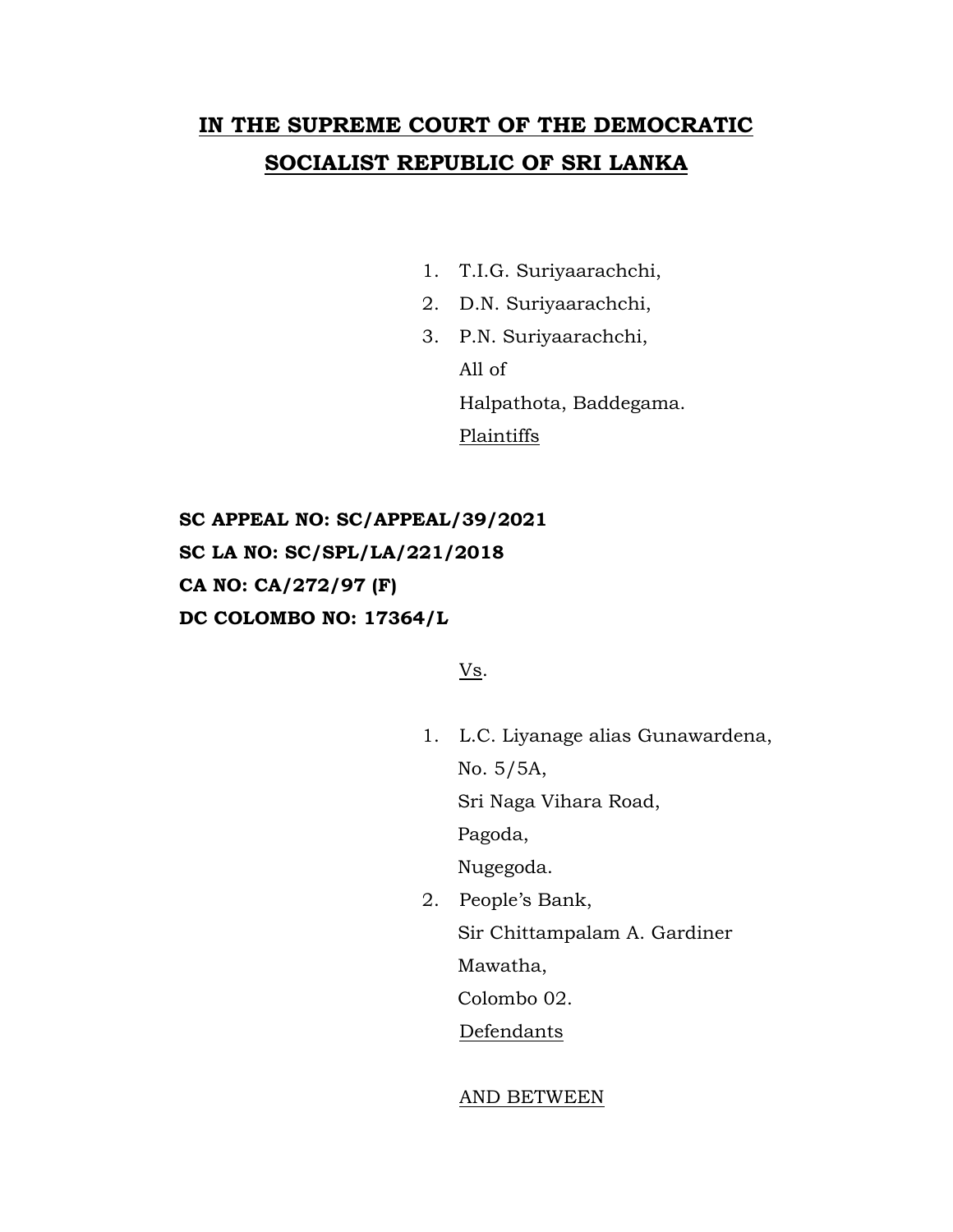- 1. T.I.G. Suriyaarachchi,
- 2. D.N. Suriyaarachchi,
- 3. P.N. Suriyaarachchi, Halpathota, Baddegama. Plaintiff-Appellants All of

## V<sub>s</sub>.

- 1. L.C. Liyanage alias Gunawardena, No. 5/5A, Sri Naga Vihara Road, Pagoda, Nugegoda.
- 2. People's Bank, Sir Chittampalam A. Gardiner Mawatha, Colombo 02. Defendant-Respondents

#### AND BETWEEN

1. T.I.G. Suriyaarachchi Halpathota, Baddegama. 1st Plaintiff-Appellant-Appellant

## Vs.

1. L.C. Liyanage alias Gunawardena, No. 5/5A, Sri Naga Vihara Road, Pagoda, Nugegoda.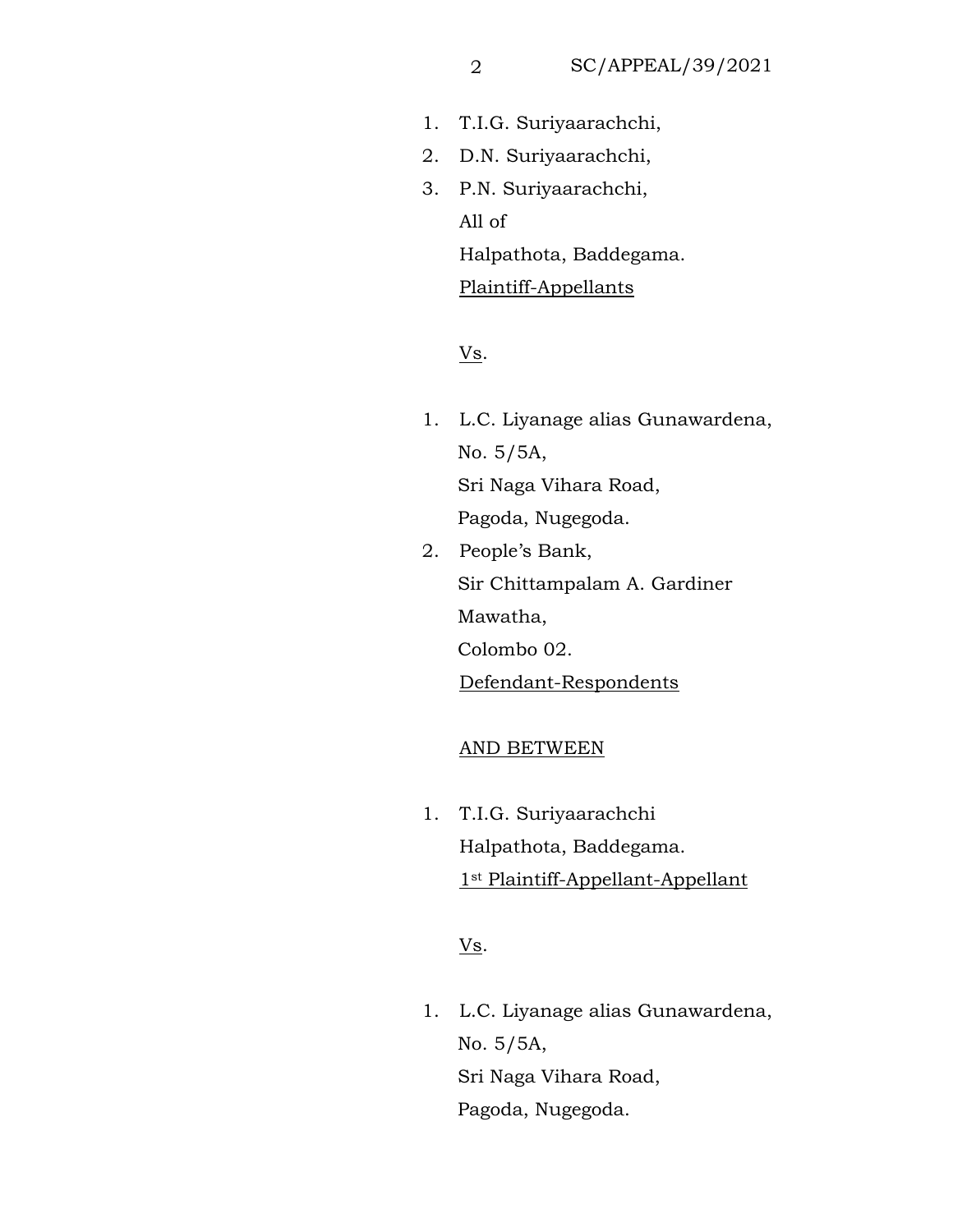- $\mathbf{K}$ , Sir Chittampalam A. Gardiner Mawatha, Colombo 02. <u>Defendant-Respondent-</u>  $\frac{5}{2}$ 2. People's Bank, Respondents
- it.] 2. D.N. Suriyaarachchi,
- 3. P.N. Suriyaarachchi, (Deceased)
- 3A. K.G. Ananda Ratnasiri, All of Halpathota, Baddegama. 2nd and 3rd Plaintiff-Appellant-Respondents

### AND NOW BETWEEN

1. T.I.G. Suriyaarachchi Halpathota, Baddegama. 1st Plaintiff-Appellant-Appellant-Appellant

## Vs.

- 1. L.C. Liyanage alias Gunawardena, No. 5/5A, Sri Naga Vihara Road, Pagoda, Nugegoda.
- 2. People's Bank, Sir Chittampalam A. Gardiner Mawatha, Colombo 02. Defendant-Respondent-Respondent-Respondents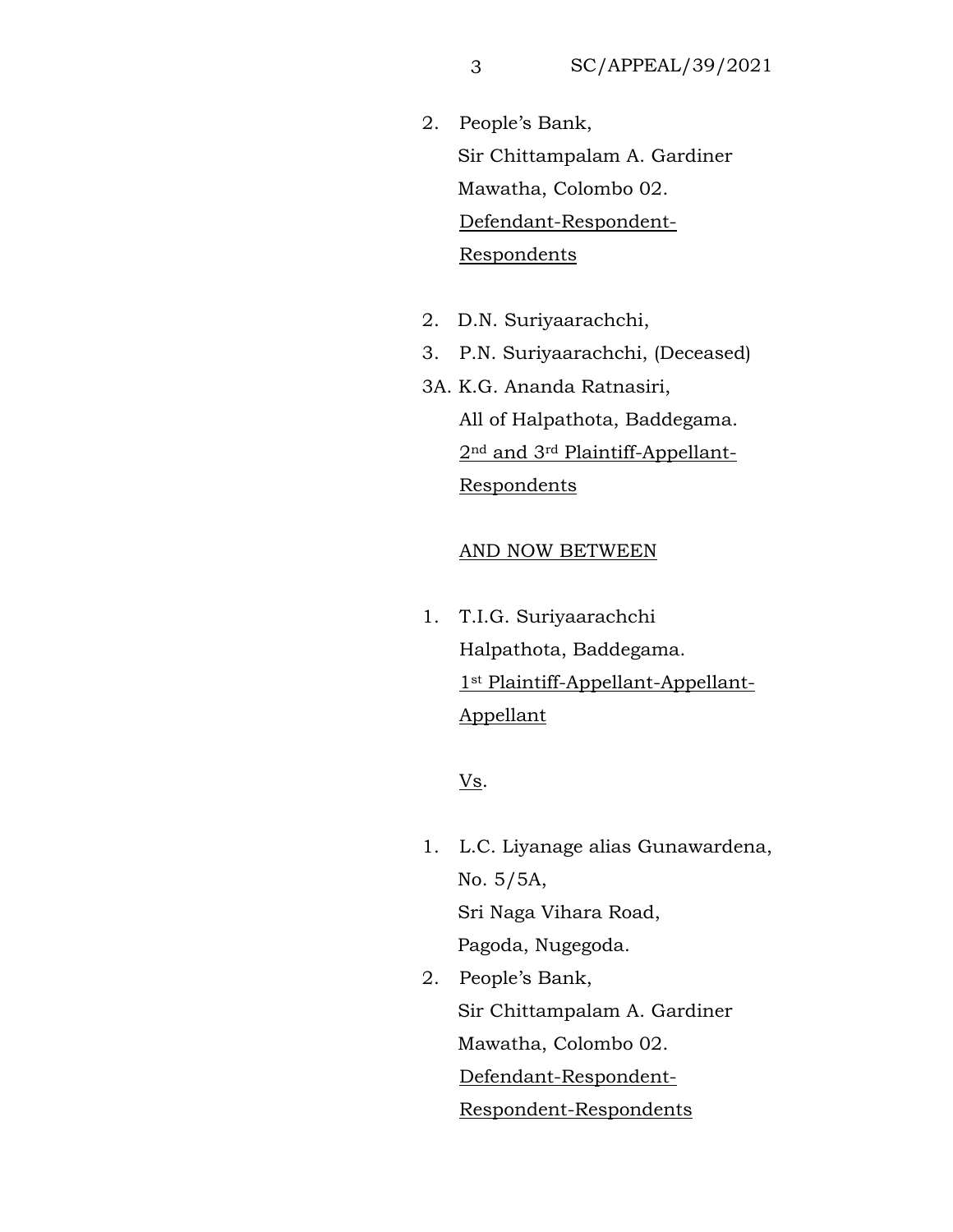2. D.N. Suriyaarachchi, 3A. K.G. Ananda Ratnasiri, 2<sup>nd</sup> and 3<sup>rd</sup> Plaintiff-Appellant-All of, Halpathota, Baddegama. Respondent-Respondents

Before: P. Padman Surasena, J. Achala Wengappuli, J. Mahinda Samayawardhena, J.

Counsel: Harith De Mel for the 1st Plaintiff-Appellant-Appellant-Appellant.

> P. Narendran for the 1st Defendant-Respondent-Respondent-Respondent.

> Kavinda Dias Abeysinghe for the 2nd Defendant-Respondent-Respondent-Respondent.

Argued on : 07.07.2021

Written submissions:

by the 1st Plaintiff-Appellant-Appellant-Appellant on 12.07.2021.

by the 1st Defendant-Respondent-Respondent-Respondent on 20.07.2021.

by the 2nd Defendant-Respondent-Respondent-Respondent on 22.07.2021.

Decided on: 15.10.2021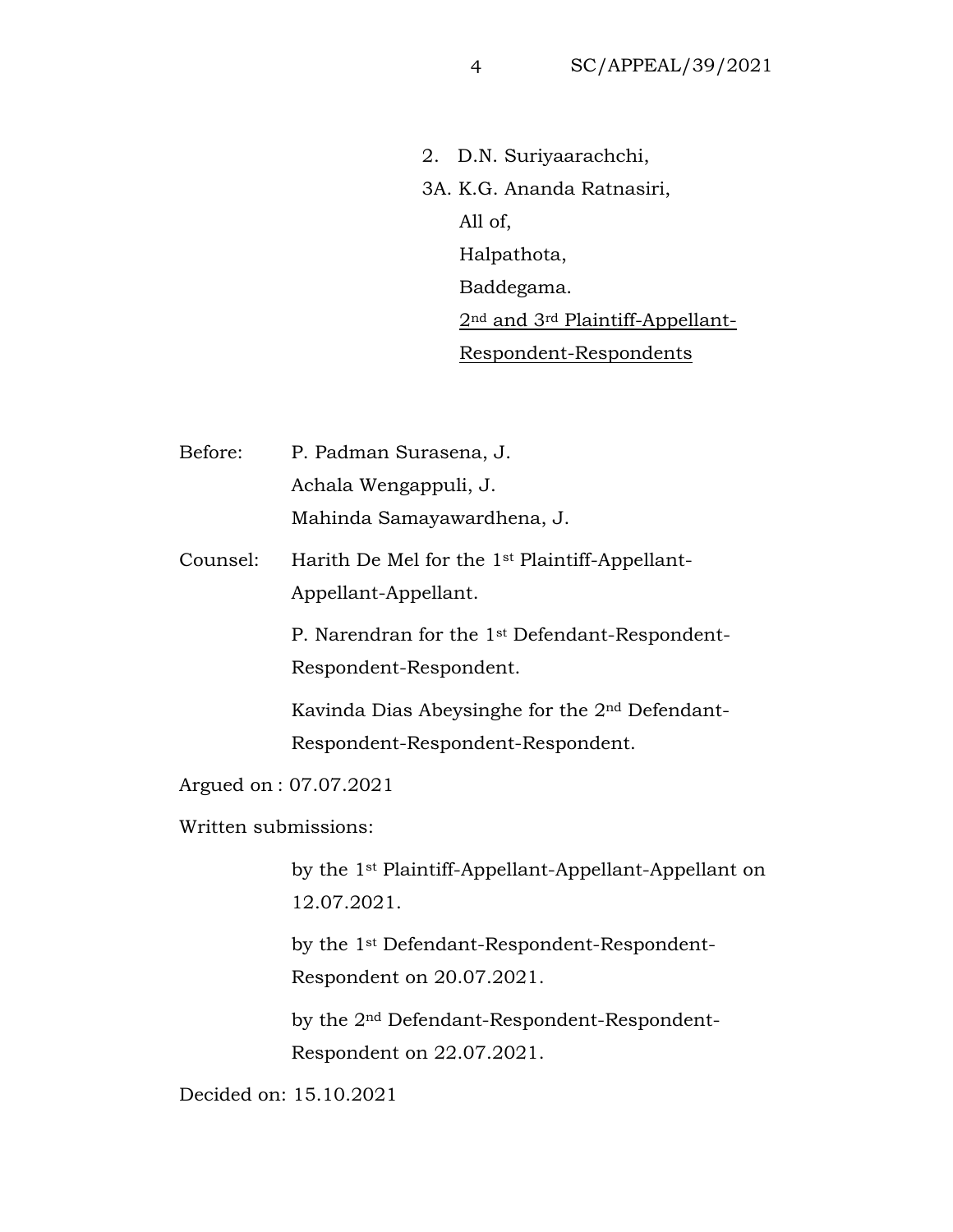#### Mahinda Samayawardhena, J.

The plaintiffs filed this action against the two defendants seeking mainly a declaration of title to the land described in the schedule to the plaint. The  $1^{\text{st}}$  and  $2^{\text{nd}}$  defendants filed separate answers seeking dismissal of the plaintiffs' action. At the commencement of the trial, two admissions were recorded, followed by issue Nos. 1-4 raised by the plaintiff, 5-10 raised by the 1st defendant, and 11-17 raised by the 2nd defendant.

In terms of section 147 of the Civil Procedure Code, learned counsel for the defendants moved the District Court to try issue Nos. 5-7 raised on behalf of the 1<sup>st</sup> defendant as preliminary questions of law before evidence was recorded. The District Court after affording an opportunity to file written submissions, answered these three issues in favour of the defendants and dismissed the plaintiffs' action.

Being aggrieved by this order, the plaintiffs preferred an appeal to the Court of Appeal. The Court of Appeal by Judgment dated 08.06.2018 held that the District Court erred in law when it answered the said three issues in favour of the 1st defendant.

However, the Court of Appeal did not stop at that. It went one step further and *ex mero motu* decided issue No. 14 raised by the 2nd defendant as a preliminary question of law in favour of the defendants and dismissed the plaintiffs' action. This appeal by the plaintiffs is against this finding in the Judgment.

This Court granted leave to appeal predominantly on the question whether the Court of Appeal erred in law when it proceeded to decide issue No. 14 in the face of issue No. 11 raised by the 2nd defendant.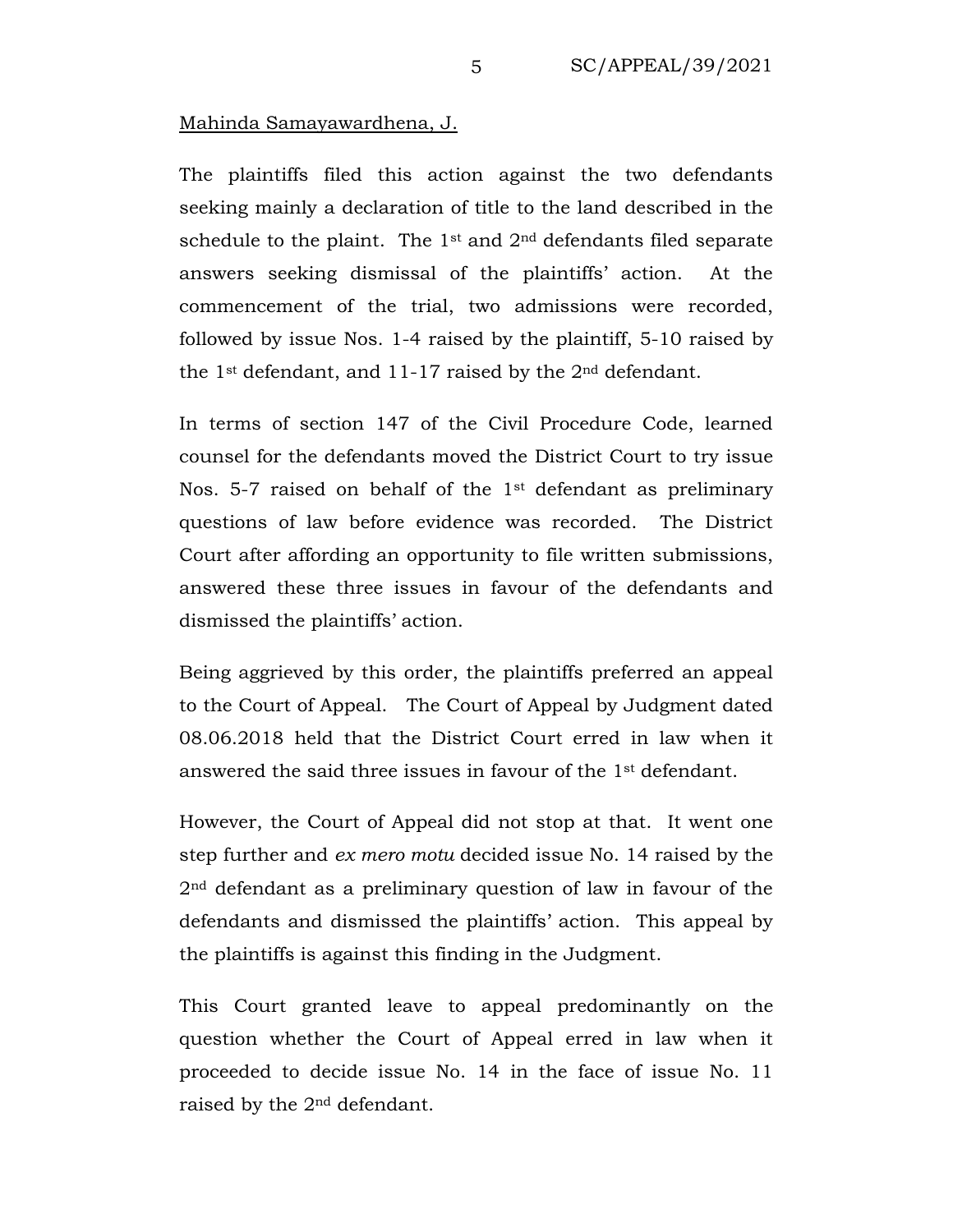Issue No. 14 reads as follows:

*Have the plaintiffs no legal right to institute and maintain* this action in view of section 71(3) of the Finance Act, No. 16 of 1973 and section 22 of the Interpretation Ordinance, *No. 18 of 1972?* 

The position of the  $2<sup>nd</sup>$  defendant is that the land in suit was acquired by the 2nd defendant in terms of section 71 of the Finance Act.

The Court of Appeal answered issue No. 14 in the negative on the premise that in view of the ouster clause contained in section 71(3) of the Finance Act, the District Court lacks jurisdiction to hear this action.

The pivotal argument of learned counsel for the plaintiffs is that in answering issue No. 14 in the negative, the Court of Appeal erroneously assumed that the parties were not at variance on the fact of acquisition of the land. Learned counsel draws the attention of Court to issue No. 11 by which the 2nd defendant himself has put this matter in issue. I am impressed by this argument.

Issue No. 11 reads as follows:

- *(a) Was the land described in the schedule to the plaint acquired by the 2nd defendant after conducting an inquiry on Application No. P.R. 1846 made by the father of the 1st defendant to the 2nd defendant under Finance Act 1963?*
- *(b) Was the said acquisition published in the Gazette dated 17.12.1982?*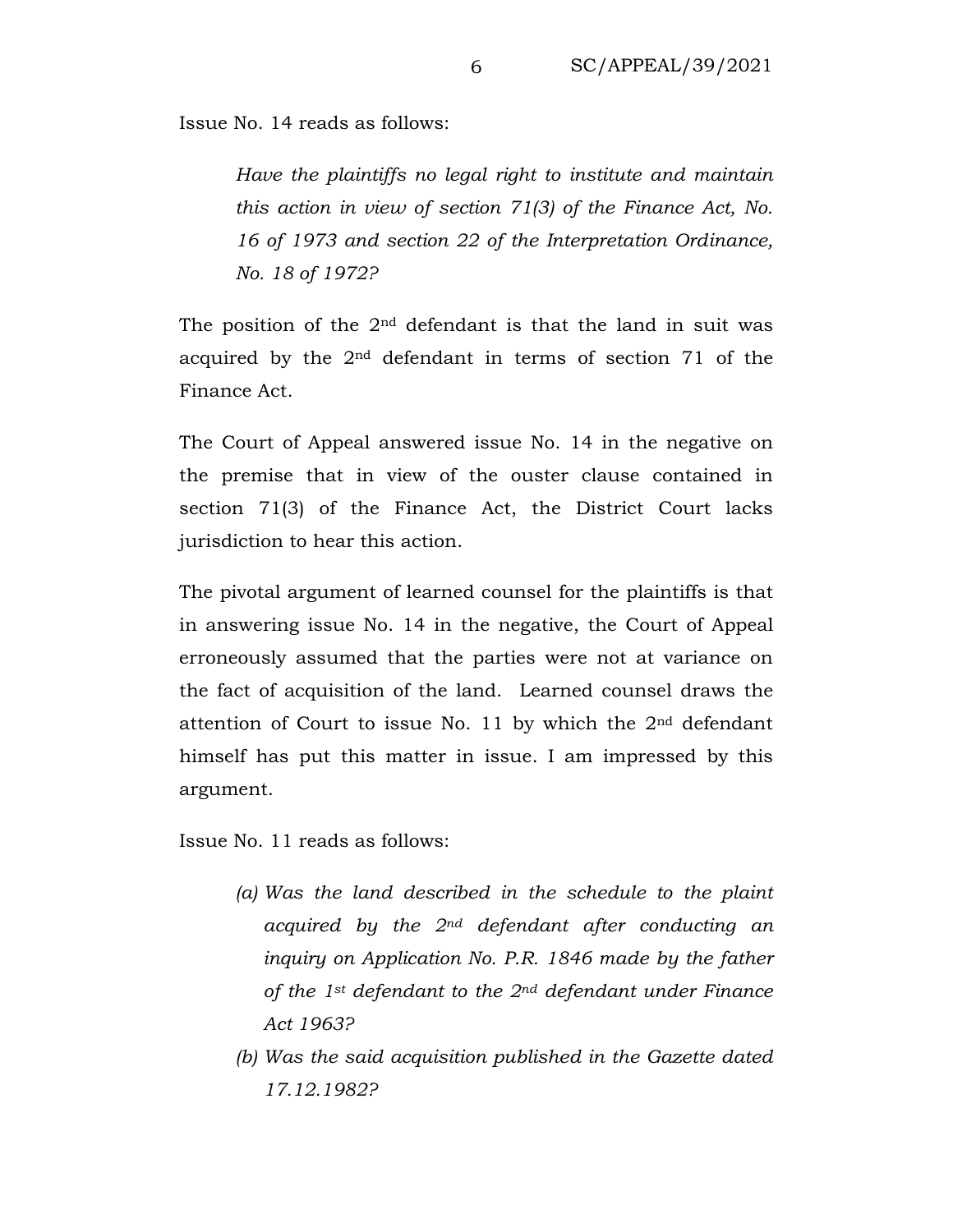This seems to me to be the reason why learned counsel for the  $2^{\text{nd}}$  defendant did not move the District Court to try issue No. 14 as a preliminary question of law.

In justification of the Judgment of the Court of Appeal, learned counsel for the  $2<sup>nd</sup>$  defendant states in the written submission that by tendering a letter received by the  $1$ <sup>st</sup> plaintiff marked X, the plaintiffs by paragraph 8 of the plaint "*have thereby admitted or must be deemed to have admitted that they were aware that the 2nd Respondent bank was claiming that it had acquired the said property*." The fact that the plaintiffs became aware upon receipt of the letter X that the 2nd defendant was claiming the property by acquisition cannot be construed to mean that the plaintiffs admit the fact of acquisition *per se*. If that was so, it could have been recorded as an admission at the trial. The fact that the 2nd defendant himself raised it as an issue goes to prove that the parties were at variance on this point.

An issue can be tried as a preliminary issue if and only if it can be disposed of without recording any evidence. A pure question of law can be tried as a preliminary issue. Nevertheless, when an issue of law is linked or dependent upon another with which the parties are at variance, it cannot be tried as a preliminary question of law.

I answer the questions of law in respect of which leave was granted in the affirmative.

I set aside the Judgment of the Court of Appeal insofar as it deals with issue No. 14 and direct the learned District Judge to proceed with the trial from where it was stopped. The costs of this appeal will be costs in the cause.